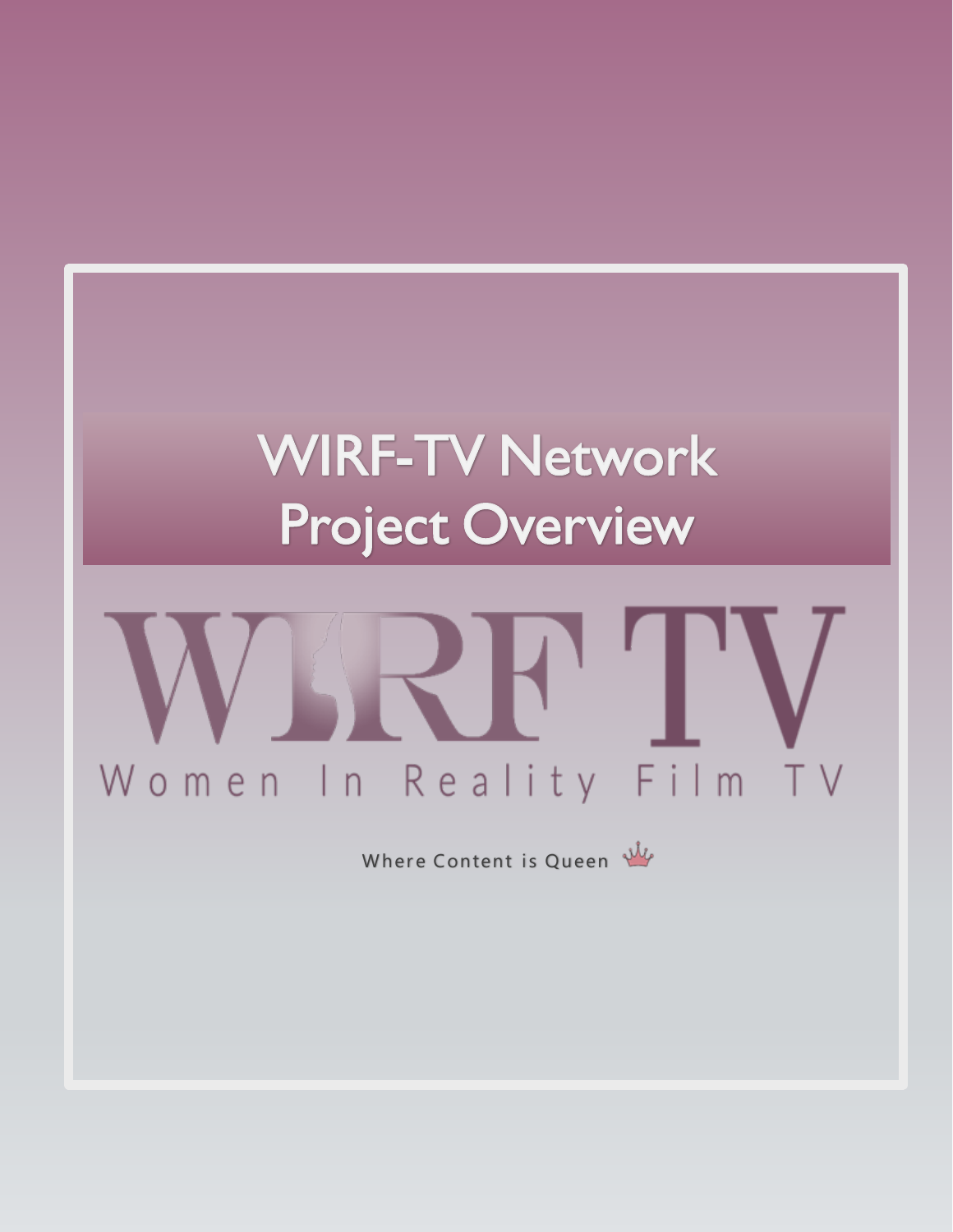# Harnessing the Power & Influence of Women **Equality Can't Wait**

The WIRF TV initiative is designed to redress the inequities women of color face in the media daily. Our mission is to provide women content creators with platforms and resources to create, own and distribute content that not only entertains, but also uplifts, educates, informs and inspires.

WIRF-TV Network will be a cornerstone of this initiative providing BIPOC female creatives with needed resources, education, and financial capital to help close the gap in an industry where programs with women directors, editors and creators represent less than 5% of the media/entertainment landscape.

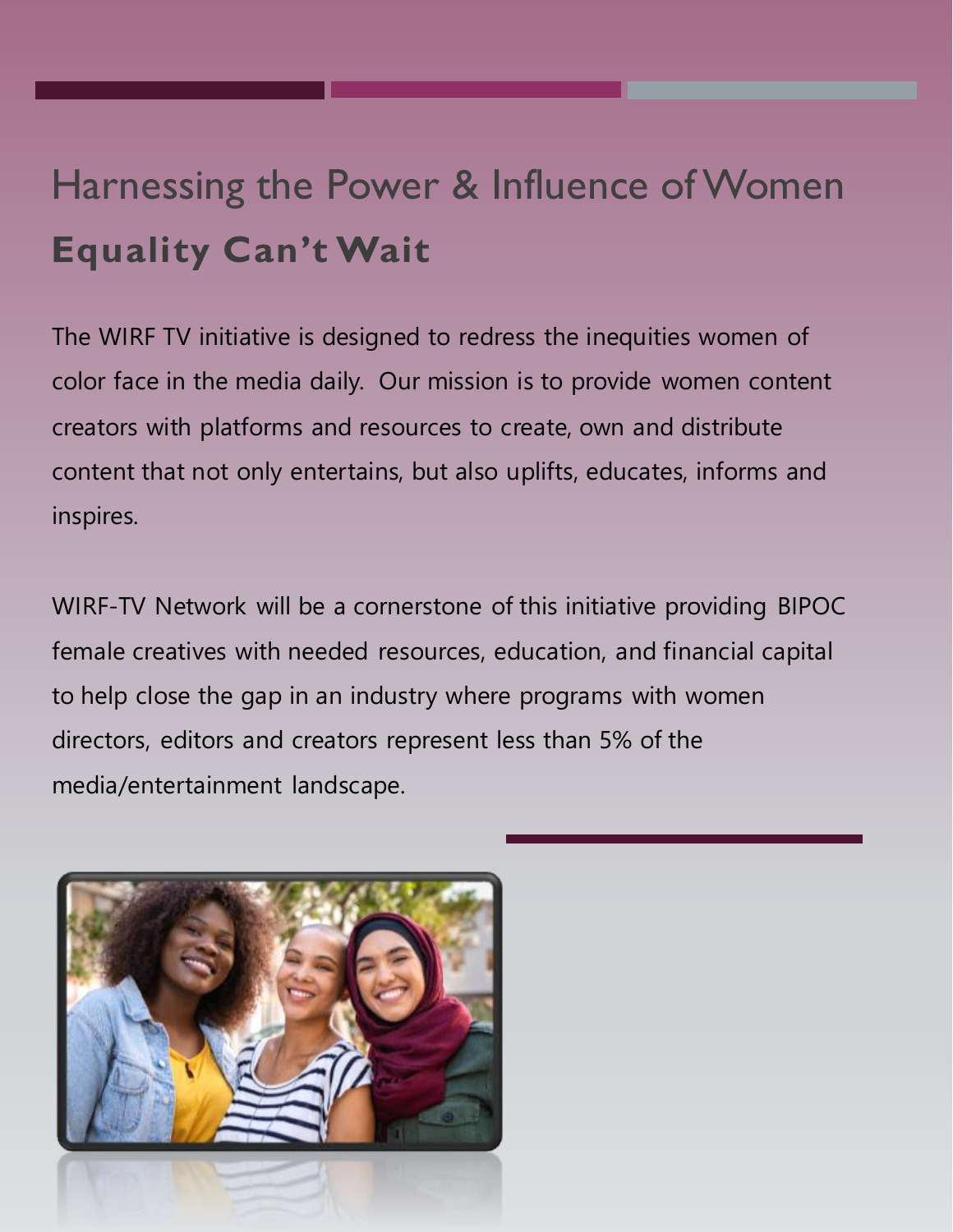## **Executive Summary & Background**

The streaming TV environment is rapidly growing, accelerating the transition to Over-the-Top (OTT) services; WIRF-TV Network would be the first of its kind with an emphasis on women of color, combining the power of storytelling & visionary content creation

The top three primary drivers for subscribers of video/online streaming services are provided with WIRF-TV Network: *Specificity of Content, Original Programming, Exclusive Programming* 

African Americans are the largest consumers of media and a driving force for television viewership, with an average weekly reach of 88%

According to U.S. Broadband research, *more than 1.6 billion* people worldwide actively watch online video/content across multiple devices

The most inclusive representation for women and people of color is seen in subscription video on demand (SVOD) programming; women have a 48.9% share of screen on streaming platforms, compared to 33.1% on broadcast and 37.8% on cable

Black talent is also a key source of inclusion on screen and accounts for the highest total share of screen among any racial minority group at 18%, exceeding their 14% population estimate in the U.S.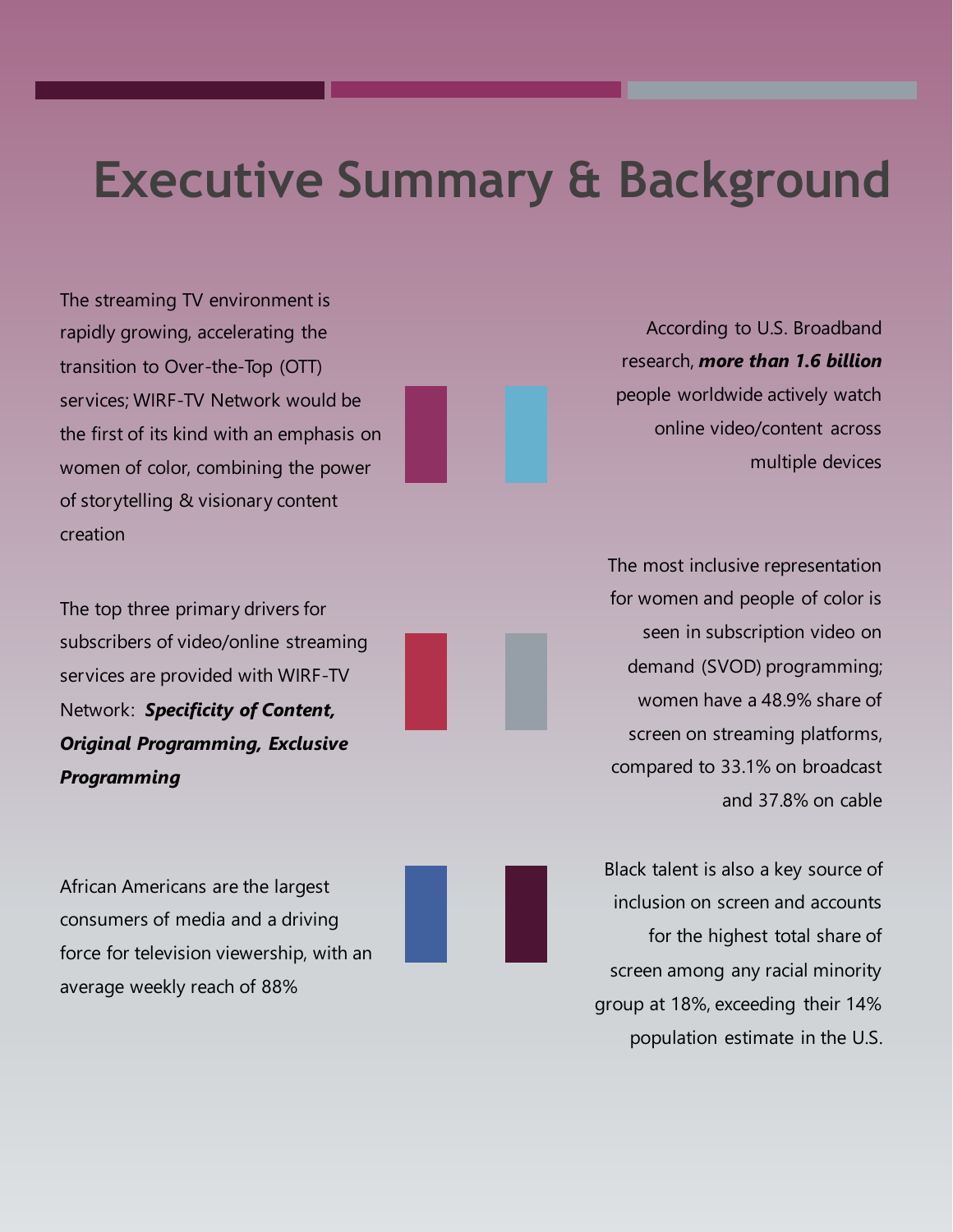### Our Streaming Line-Up

WIRF TV is a mobile and web-based platform designed to stream high quality TV, film, music and media content. WIRF is dedicated to curating programming that super serves the number one consumer of media content...Black women and girls. Our programming offerings include On Demand, Pay Per View and Live Streaming.

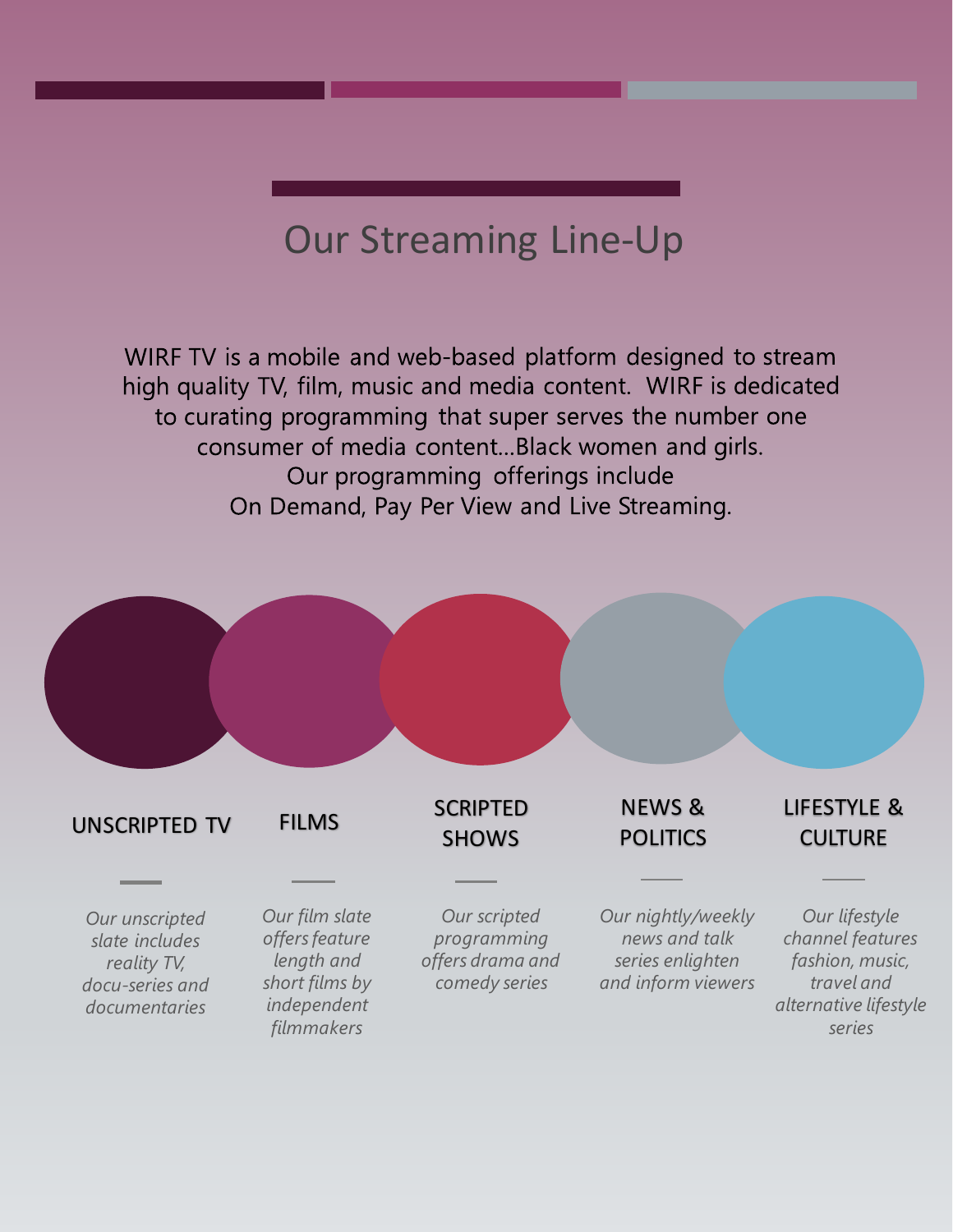# Our Working Team



Nicci Gilbert-Daniels Founder CEO



Ptosha Davis Chief Of Staff



Luchia Ashe Production Lead

Nicci Gilbert-Daniels, is one of the founding members of the Grammy nominated group, Brownstone, Founder of From The Bottom Up Foundation and host of "She Speaks Live". Nicci is also the CEO of NoEgo Entertainment, having created TV One's popular franchise, "R&B Divas", which spawned two franchises and seven seasons, and the popular BETHer series, "From the Bottom Up". Nicci has worked with such superstars as Michael Jackson, Tyler Perry and Queen Latifah. Nicci's business and philanthropic achievements have garnered recognition from a variety of awards including Billboard Music Awards, Lincoln Shining Star, InfluenceHer Awards and recently BETHer awarded her the 2018 Woman of Impact Award.

Ptosha Davis brings over twenty years of extensive experience in business development and operations while maintaining relationships and key contacts across the country. Her fifteen years of banking and finance experience has allowed her to build a name for herself in the corporate and civic communities, nationally. Ptosha has been a grant reviewer with OWH (Office of Women's Health) in DC for over a decade and worked with Education Reform Now Advocacy out of NY. Some of her other clients include Universal Companies, Running Rebels Community Organization, Planned Parenthood of WI and Milwaukee Metropolitan Sewerage District. Additionally, Ptosha has served as Chief of Staff for both the President of the City of Milwaukee Common Council, Open Progress - a remote digital engagement company and most recently became Chief of Staff to Nicci Gilbert Daniels. "My Privilege, My Purpose" is the mantra Ptosha lives her life by everyday!

A product of Spelman College, Luchia honed her skills in mathematics/management in the entertainment industry. From her beginnings with Haymon Entertainment/Live Nation as a Production Assistant and an Office Assistant with the Arthur Ashe Foundation, she quickly catapulted to General Manager of international tour production and promotions company, PEACHEZ, INC, working on tours headlined by P Diddy, Mary J. Blige, Steve Harvey, Destiny's Child and record-setting tours with Tyler Perry. Determination, passion and a commitment to create opportunities for people to share their stories and realize their own success is the driving force behind her accomplished career.



Pamela Price Chief Technical Officer

For more than 20 years, Pamela Price has worked with national and government agencies to develop and implement multi-faceted programs to meet the societal and cultural needs of women and underserved communities. As a representative member of national committees and advisory boards, she excels in working with both public & private sector institutions to provide leadership and guidance on project development & management. Mrs. Price has experience in providing technical assistance and capacity building to nonprofit organizations in the area of IT/website, graphic design, online data management and software.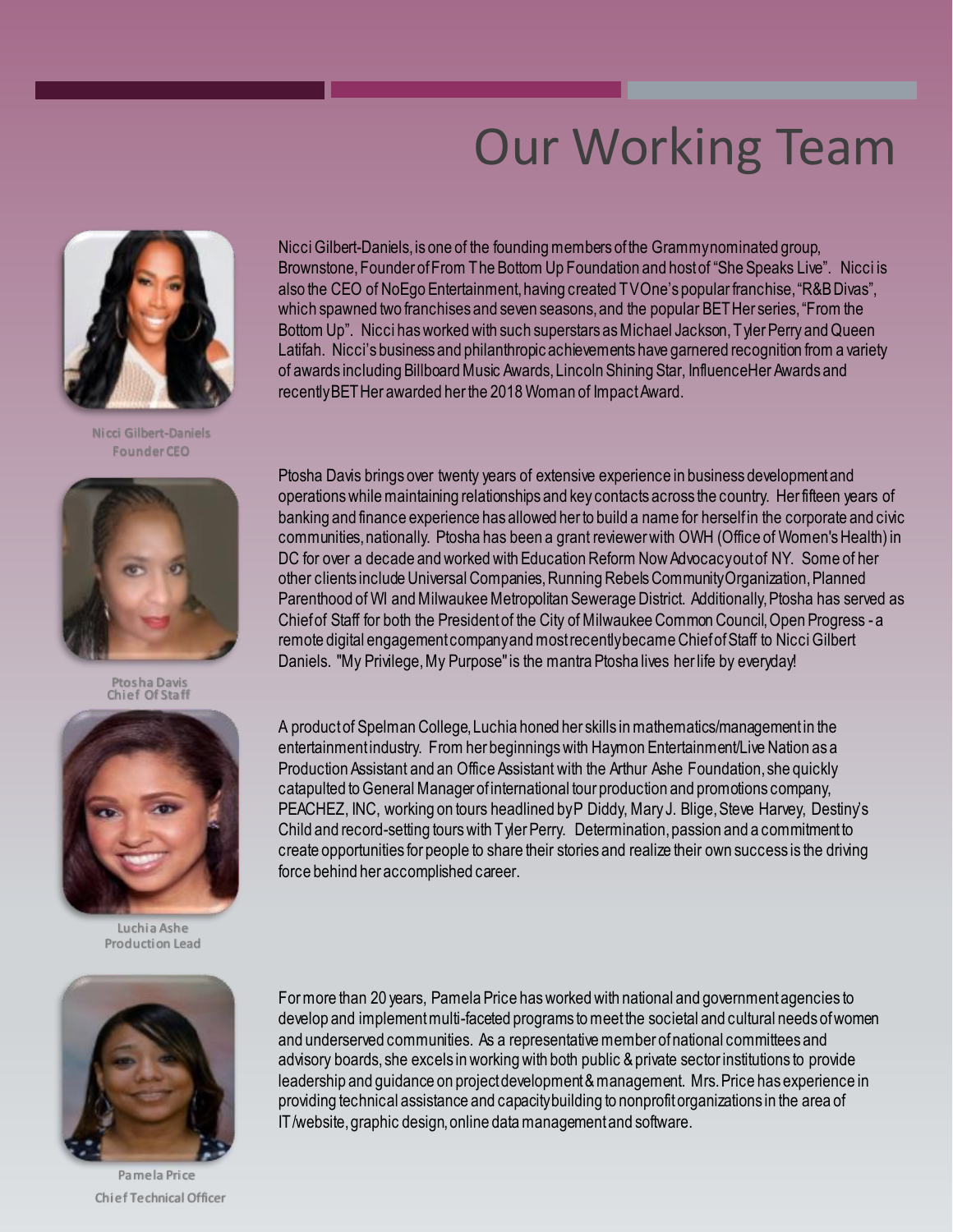### **OUR FLAGSHIP/INAUGURAL PROGRAM CONTENT**

**Our Stories Our Voices Our Truth**







From gripping docu-series to stage plays to gripping docuseries, WIRF-TV Network showcases the best in authentic women-centric content that illuminates our possibilities & celebrates our beauty & boldness.

Featured content will include:

#### **DIVAS & COCKTAILS**

"Divas and Cocktails" is the perfect mix of late-night discussion, lip service, lifestyle, fashion and social media buzz. A digital cabaret, "Divas and Cocktails" engages viewers by inviting them into their cocktail lounge where no conversation is off limits. Shaken, not stirred, "Divas & Cocktails" strikes the perfect mix to keep you tuning in for more.

#### **DIARY OF A DIVA**

The SHOW, the CONFLICT and the MUSIC. Filming during the "Diary of a Diva – Virtual Benefit Concert" pre-production, Grammy-nominated singers/songwriters and former "R&B Divas ATL" cast members, come together to look back at their careers and personal relationships after the explosion of the "R&B Divas" franchise. "Diary of a Diva" is an intimate exploration of these triple threat Divas, revealing the relationships, trials and triumphs each woman has faced on the rise to music and TV fame.

#### **SOCIAL CONFLICT**

This independent short film shares the gripping tale of an urban high school in crisis located in Detroit, MI. This story revolves around the social dynamics of many Americans and reflects the social climate in the world today. In only 30 minutes, this film tackles issues such as mental health, sexuality, poverty, education, gun violence and abuse of power. "Social Conflict" is a project that addresses our greatest fears and speaks truth to power.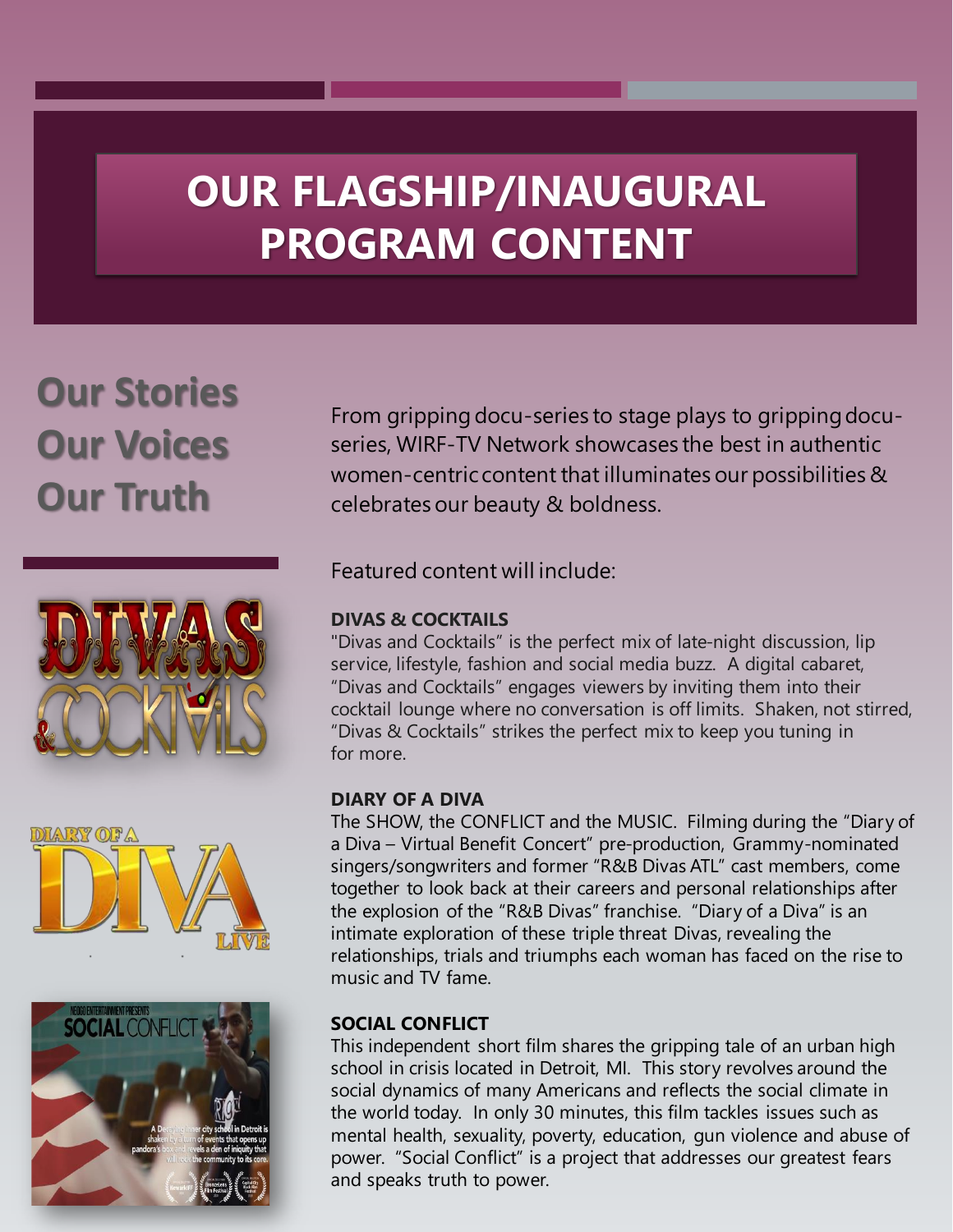### **WIRF TV AMBASSADOR MODEL**

. . . . . . . .

**High Profile Women & Social Influencers in Entertainment Industry**



*WIRF TV will leverage our relationships with high profile women in the Entertainment Industry to serve as WIRF Ambassadors.*

#### **Curated Catalog of Existing & Future Content**

. . . . . . . . . . . . . . . .



*Our Ambassadors will curate programming on our channels and drive viewers to the subscriptionbased service. Ambassadors will have an opportunity to create original programming through our first look and development deals.*

**Proven Partnerships with Women Media & Network Execs**



*WIRF TV has established relationships with powerful women in film and TV to include Media Executive, Holly Davis Carter*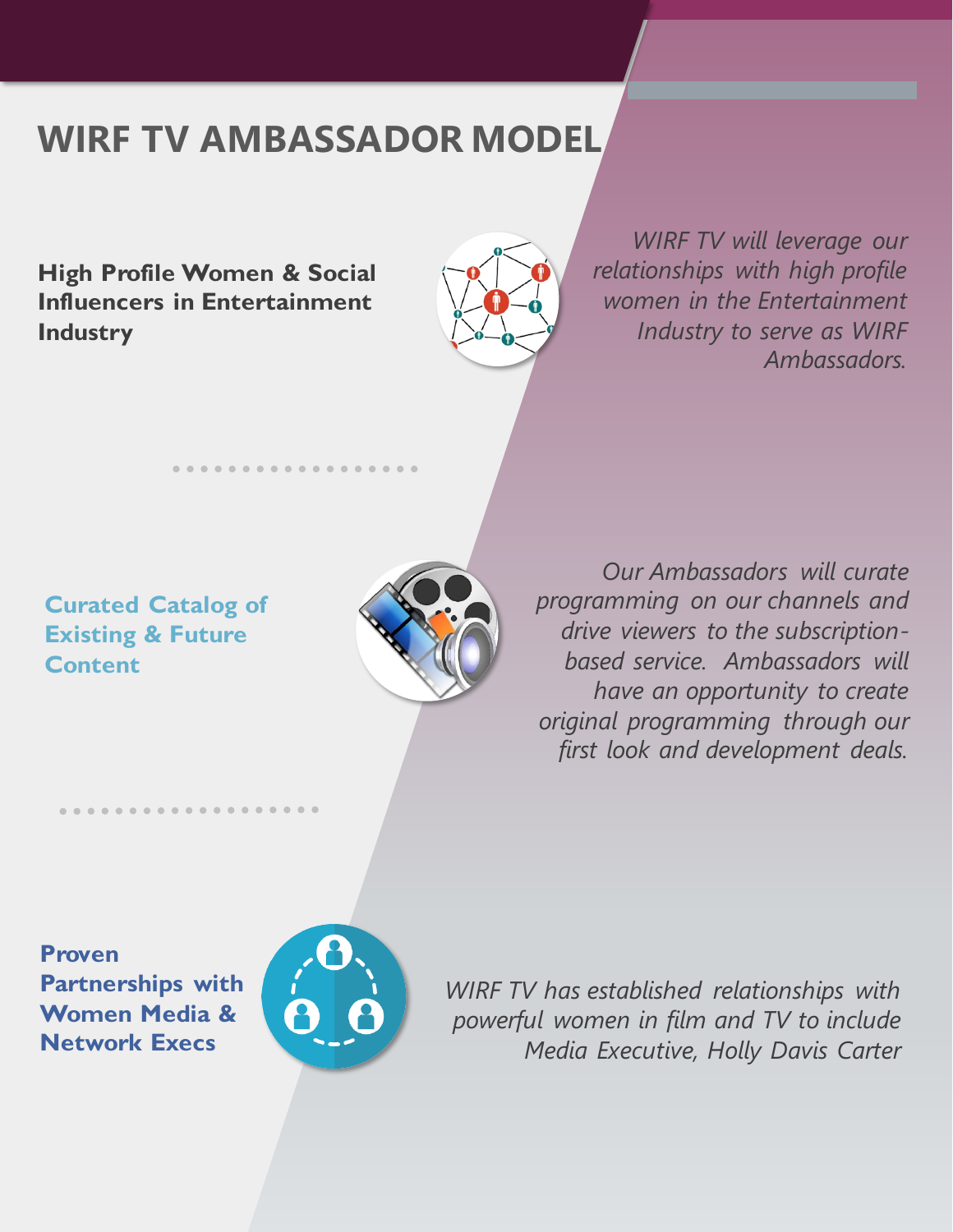# **WIRF TV Ambassador Importance & Role**

Television, film, music and media are the most powerful tools in the world, and Black women are the number one consumers that networks and advertisers are trying to reach.

- o Do you have content that you would like to share?
- o Do you have a voice that has been silenced by a culturally incompetent white male lens?
- o Do you have a vision or story that resonates with other women of color?
- o Do you care about the representations of Black women and girls in the media?

If your answer is YES to any of these questions, then WIRF needs you! WIRF TV is your platform because we truly believe that "Content is Queen".

#### **Our Ambassador Ask:**

Curate TV, film and music based content for WIRF-TV Network Promote your upcoming WIRF TV content on all social platforms Participate in WIRF TV interviews/promo videos

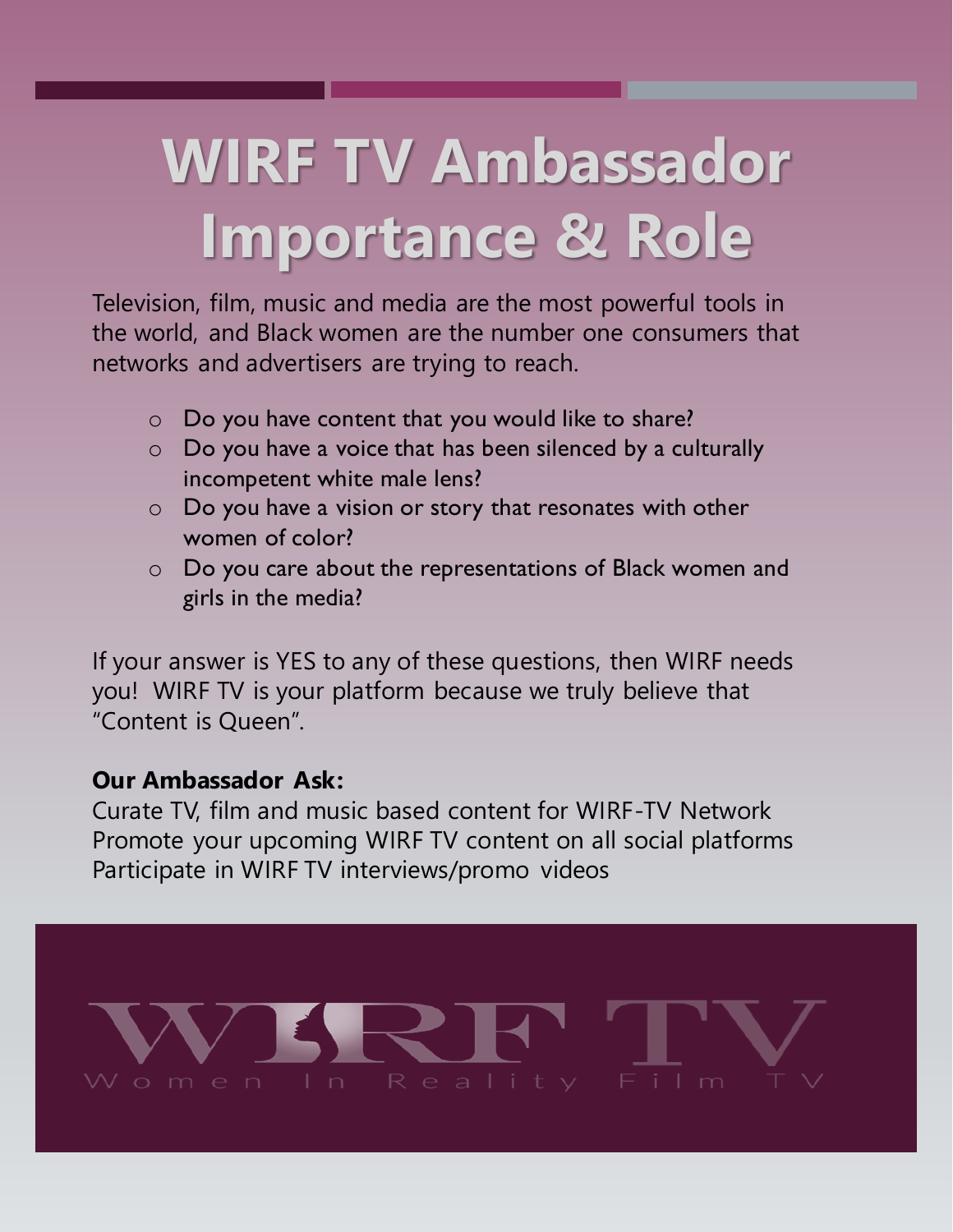### **Social Media Audience Reach**



WIRF-TV Network, its existing cadre of female talent and Black content creators garner strong following and engagement on social media, with evidence to support transitioning social media followers into WIRF-TV Network subscribers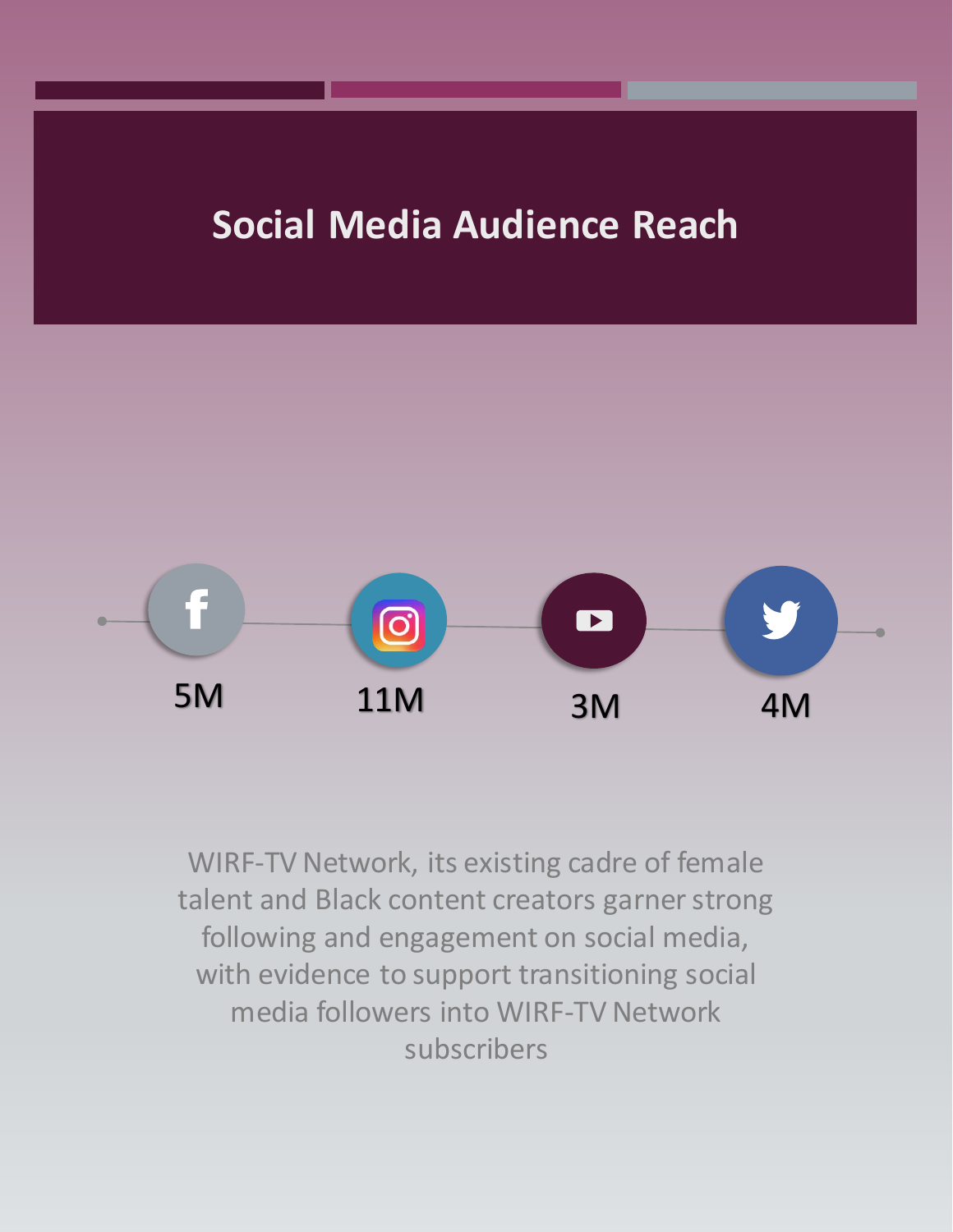### WIRF-TV Network OTT Streaming Services

### **Overview**

- ❖ Our team is researching & evaluating available options for the development, design, launch and hosting an OTT platform
- ❖ WIRF-TV Network OTT will deliver industry leading SVOD and TVOD programming that offers original and exclusive women-centric content
- ❖ WIRF-TV Network, its team and partners, will create an extensive marketing & PR strategy to increase subscriber audience
- ❖ WIRF-TV Network will offer subscriber packages that align with not only current offerings, but that target its primary audience – BIPOC women
- ❖ Example subscription options are the following

| <b>MONTHLY</b>              | <b>YEARLY</b>               |
|-----------------------------|-----------------------------|
| <b>30 Days Free Trial</b>   | Starting @ \$59.00 per year |
| Starting @ \$5.99 per month | <b>Ad Free Streaming</b>    |
| <b>Ad Free Streaming</b>    | <b>1 Free Pay Per View</b>  |
|                             | 30 day free trial           |
| <b>Get this Plan</b>        | <b>Get this Plan</b>        |